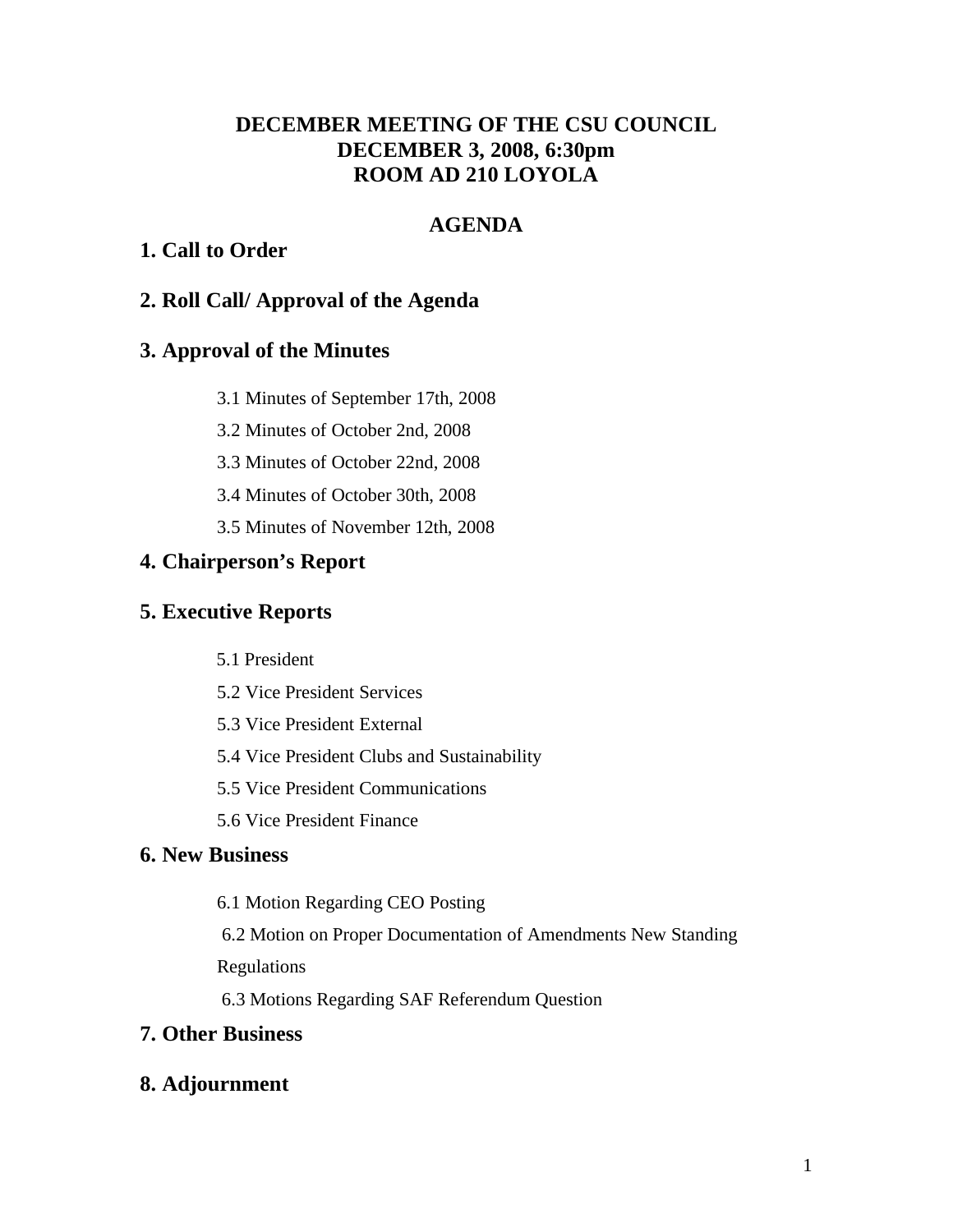## 1. **Call to Order**

The chair calls the meeting to order at 6:48pm.

#### 2. **Roll Call/ Approval of the Agenda**

#### **Councilors:**

Heather Gore Nicole Murphy Amine Dabchy Katherine Belanger Samantha Banks Eduoard Fuchs Louise Birdsell-Bauer Prince Osei Kaysy Paolucci Sean Zimmerman Alejandro Guerrero Stephan Paek Jessica Cohen

#### **Executives:**

Andre Leroy Audy Priscila Gomes Jose Garcia Colin Goldfinch Keyana Kashfi Elie Chivi

Kashfi moves to add a new point CSU Financial Informational to the agenda and to put the point before new business

In Favour 11

#### **Motion passes**

Fuchs moves to add a motion to new business

# **Vote to amend agenda**

8 in favour

**Motion fails**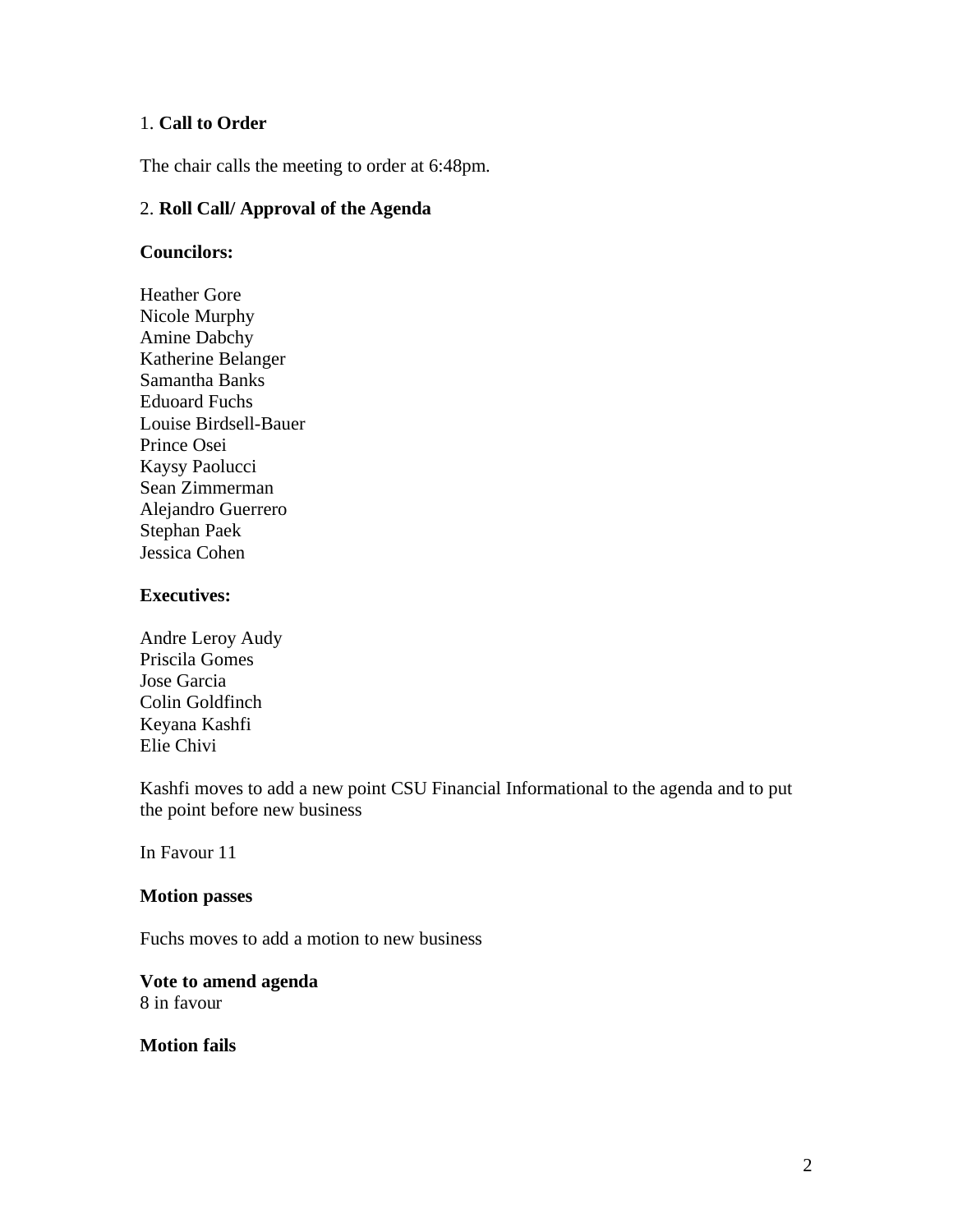# **Motion to pass agenda**

(Kashfi/ Birdsell-bauer)

11 for

## **Agenda passes**

# 3. **Approval of the Minutes**

**Sept 17th** Move to approve (Birdsell-bauer/Fuchs)

Amendments: Heather Gore will be added

Move to approve (Zimmerman/Banks)

For 11

# **Minutes are accepted**

**October 2**  (Goldfinch/Devlin)

Amendments: Heather Gore will be added

Motion to approve (Chivi/ Murphy)

For 10

# **Minutes are accepted**

# **October 22**

H-762 change room number

Motion to approve (Dabchy/Belanger)

For 11

## **Minutes are accepted**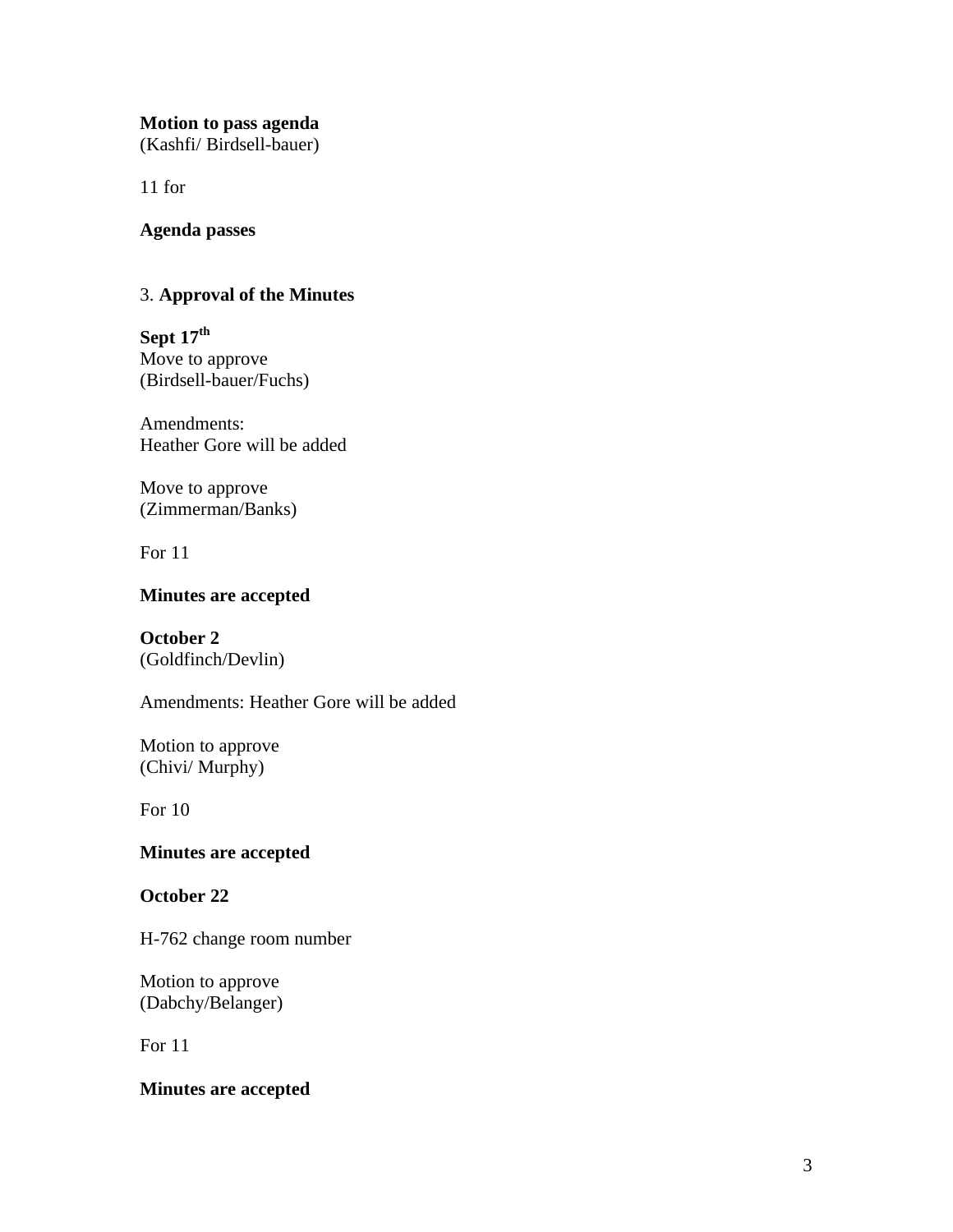# **October 30**

(Chivi/Banks)

Cohen motions to table the minutes until they are reformatted -Secretary will format the minutes for next meeting

for 12

# **Motion passes once reformatted Minutes will be accepted**

# **November 12**

Amendments -Devlin-should be on the roll call

For 11

# **Minutes are accepted.**

# 4. **Chairperson's Report**

Nudo hopes that everyone is doing well with their studying and preparing for exams. She is very disappointed with whoever spoke to the media. It has been a good semester besides that.

# 5. **Executive Reports**

• **5.1 President -**See attached report for more information

**Meeting with Woodsworth**: Libraries and study space, int'l fee deregulation, clubs space, shuttle buses, ECA.

- President Woodsworth wasn't aware of CCSL, which is a shame.
- Library is a really loud space due to group work especially downtown. Last year the CSU paid for another week of 24-hour access, in total that makes 3 full weeks.

**Shuttle bus service-**we want extra service so that you can return to downtown for night classes, at present some classes run later than the shuttle bus.

- Asked for a plan about int'l fee deregulation, have not yet received a promise about that.
- Real estate committee will be meeting next week; councilors should come if at all possible.

**Senate-** University writing test- thanks to lobbying by CSU its no longer necessary.

**CCSL**- met last week, CSU is against the CCSL raising fees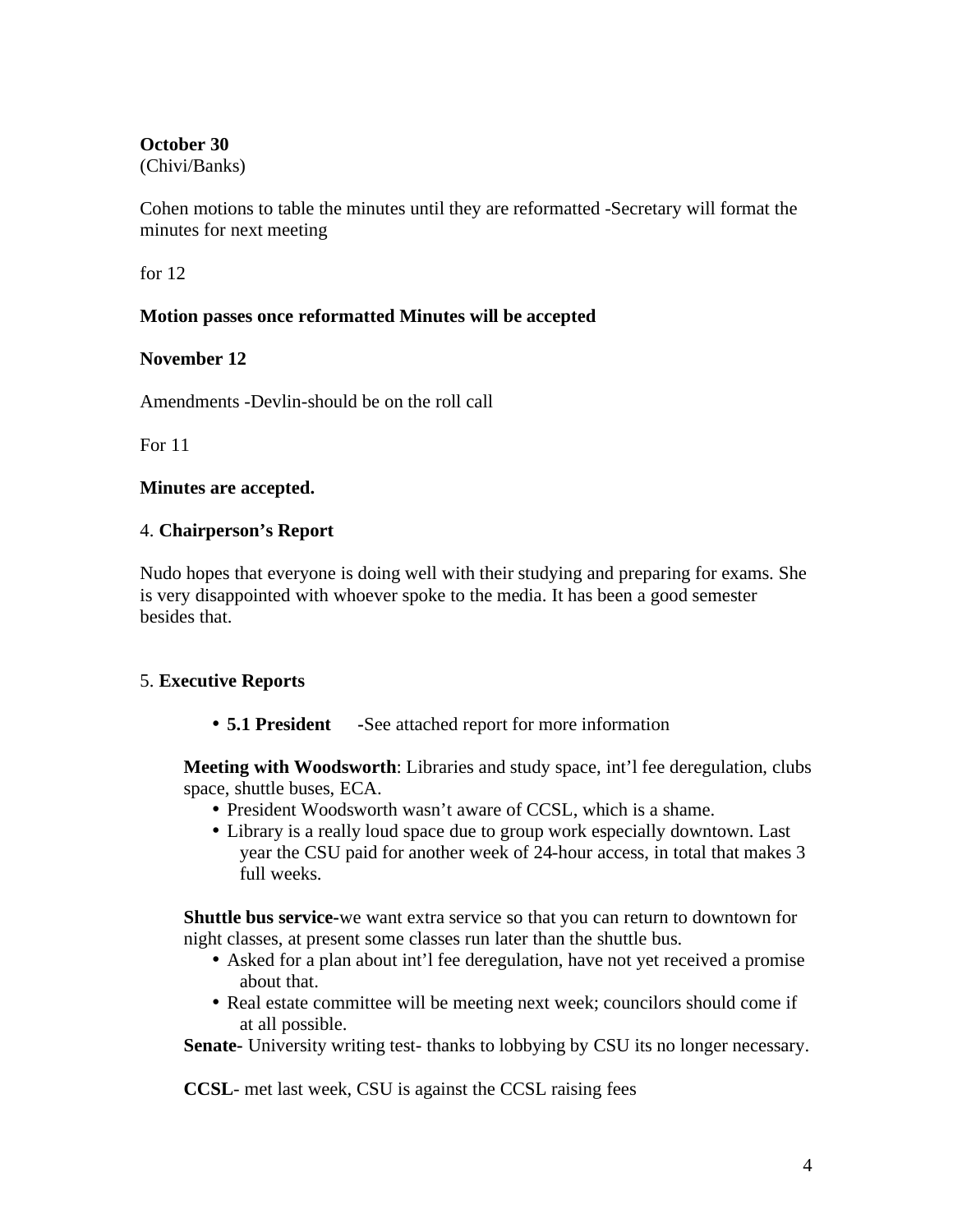**VP Student Life and Loyola**—Natalie Mai has resigned she found it difficult to keep up with her tasks. She hasn't been paid since she stopped working in response to questions from the newspaper

- Dabchy-Will there be a new Student life executive?
- Kashfi -We are all working on orientation. The executives have not decided yet.
- Birdsell-Bauer- In terms of University Writing Test will there be something faculty-wise to replace it?
- Kashfi-possibly, that is a good question, they are looking into this.
- Osei- Is there any information on the Hive lease?
- Kashfi –The negotiations are going well. December  $1<sup>st</sup>$  officially it is done
- Kashfi- In response to question over Natalie Mai being paid- She was not paid last pay period, it has been 2 weeks…
- Devlin-Could you elaborate on Board Of Governors and Senate steering committee?
- Kashfi-their was a lot of appointing people to committees, housekeeping, nothing too interesting. We have asked questions on int'l fee deregulation, they haven't responded yet.
- Paek-in your last meeting with president did you mention that at the library they aren't checking ID's, maybe that is why the library is so busy.
- Guerrero-were there any other reasons for Mai resigning
- Kashfi-personal issues
- Gore -Engineering writing test still remains, just so people know.
- Goldfinch-the committee that is working on figuring out what to replace the University Writing Test is out of the provosts working group on teaching and learning is the committee that abolished this writing test. Hopefully there will be something more effective in the future. In regards to the Loyola portfolio –we will be sure to create a new position for a Loyola coordinator.

#### **5.2 Vice President Services**

#### **I volunteer** –

• It is up and running. We have a great database of volunteers which is up and is useful for students

#### **Tutoring Bank**

- We need to develop it more but it is up.
- The main strategy is to double the amount of tutors we have.

#### **New Loyola Luncheon Coordinator**

- Will be hiring a new coordinator
- No interviews could happen due to no union members being appointed to the committee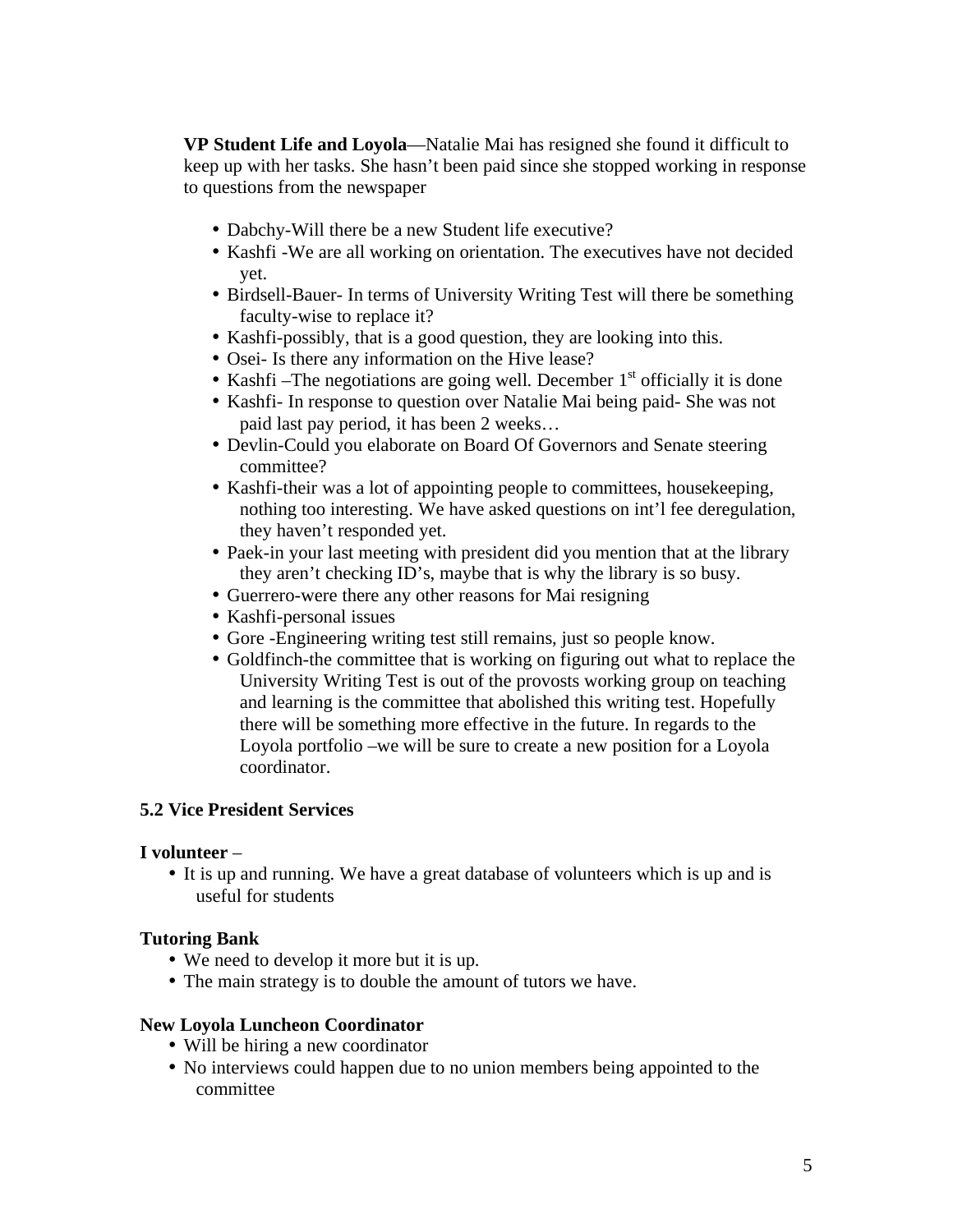#### **Housing and Job Bank**

• Employees are being sent to workshops, so their housing law knowledge is constantly updated.

## **HIV/AIDS week**

- Was a success, budget was half of last years due to volunteers
- Unfortunately due to server problem, posters didn't come out on time.

## **Black history week coordinator**

• This position will be hired in January

Garcia is taking over a number of Mai's responsibilities including movie nights

- Guerrero—Loyola Luncheon what is the process for hiring committee?
- Garcia- requested that Kashfi asked for 2 staff members to join committee
- Osei- This Monday the hiring committee will happen?
- Chivi- Yes, it makes more sense to re-launch the luncheon in January
- Kashfi- I'm also not sure if the Luncheon was offered during exam period last year
- Osei- Are students informed that the Luncheon wasn't available?
- Chivi- Yes, there was many different notifications most importantly the receptionists at Loyola informed people
- Osei- could we use volunteers?
- Kashfi- No it goes against the collective agreement

# **5.3 Vice President External**

- Just returned from CFS national meeting, got to discuss with Memorial University about how they were able to defeat a 10% int'l fee increase
- Other issues at CFS-Q semi-annual general meeting: Public transportation fund get rid of age restriction and Copyright reform legislation

#### **Election work**

- Passing out flyers on voteeducation.ca website at coffee breaks these last few days.
- CREM-Mtl coalition of students –meeting was last night
- FEUQ bilingual student newspaper—working on distribution of flyers

#### **New Campaigns Coordinator**

• One has been hired. It has been difficult these last few months without one, The last coordinator, Chris Schwartz, resigned.

#### **Advocacy Center**

• Has been short staffed but there will be a new Employee in January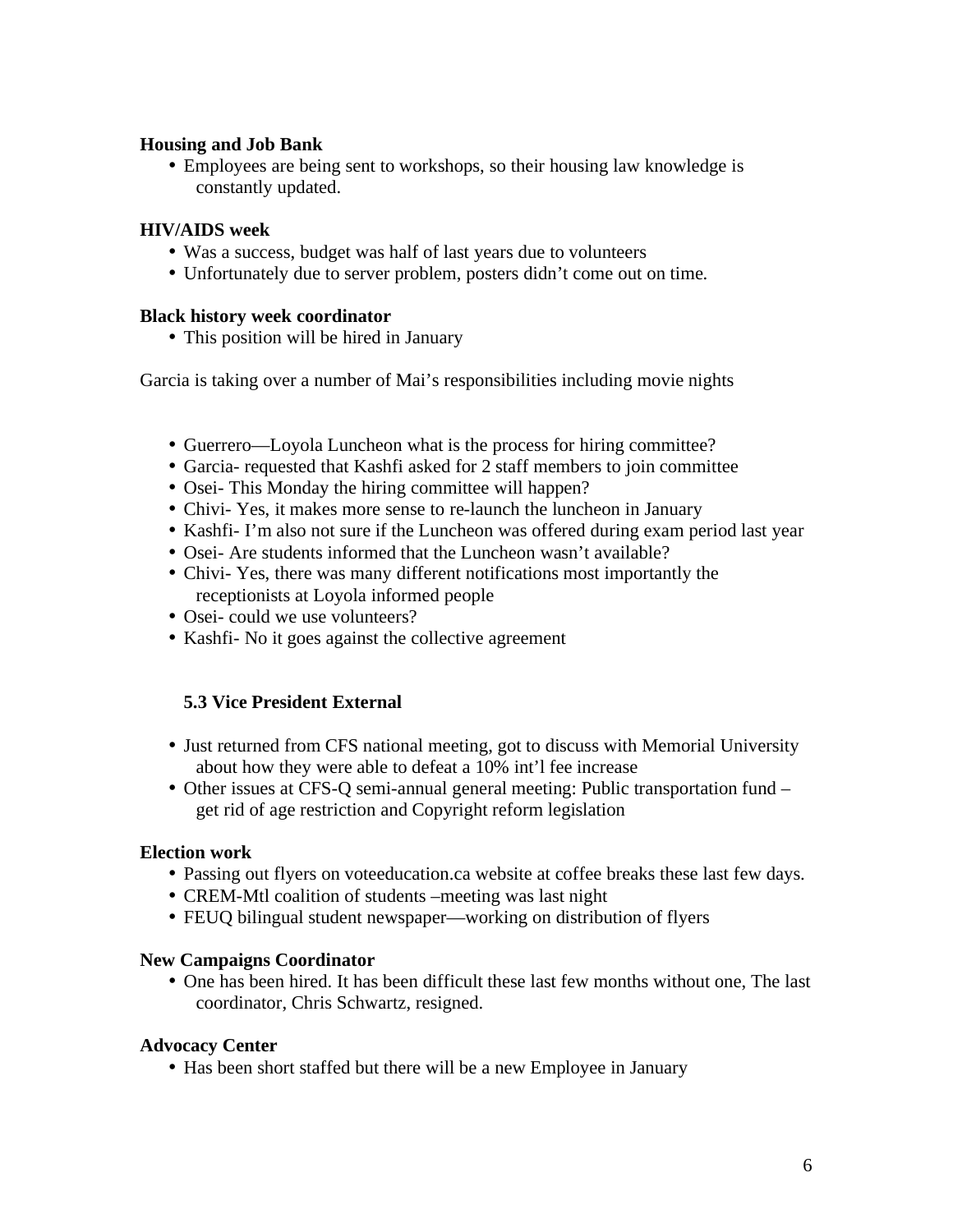#### **Legal information Clinic**

- The LIC will be giving workshops—"How to's"
- One will be visiting visas, How to get Permanent residency

#### **Provosts Committee on Teaching and Learning**

• Issues discussed include: extended learning, continuing education, distance learning, experimental classes with new methods of teaching. How can we include community involvement in our educations?

## **Senate Meeting**

- Discussion about how to best represent the end of the UWT to students, work with the university so they understand –what the suspension of the UWT means for them.
	- •Devlin- Heather Nagy is the new campaigns coordinator.
	- •Cohen- I do not think a course is better than a test to replace the UWT.
	- •Kashfi-Yes a course should be a last call. We don't want to need 93 credits instead of 90 credits for our degrees.
	- •Dabchy- Int'l students already have a fluency test to get into university.
	- •Goldfinch- Yes also the questions that were on the UWT were culturally specific if you don't know who Brittany spears is...then...
	- •Student-Have you talked to any of the unions, the CUFA? They are thinking of striking?
	- •Kashfi-They don't have an agreement, they haven't agreed on salaries. Their council's membership gave a strike mandate if their members vote it on, we don't know what will happen for sure.
	- •Devlin- What about the fine? I read about in the Concordian, 50\$ per day for late charges?
	- •Kashfi-Its not 50\$ a day, what we have heard from our legal council. When the Concordian brought this up I tripled checked and was informed that its with the government and it takes a long time. The processing date is retroactive from the date you filed for. Kashfi has filed the new names with the government.
	- •Cohen- When there is a strike, does that mean they won't mark papers?
	- •Kashfi- During their last strike, the part-time union marked papers to be nice to students, I hope they will follow the same methods in the future
	- •Andrew- 2 part question-Aparently it will be an actual strike. He checked yesterday the registry and its still not filed. It could still be 3 months.
	- •Chivi-there are many types of corporations, we are non-for-profit so we are not charged like that 50\$ a day penalty. We are part 3- Not for Profit, so that does not affect us at all. We should also show solidarity with faculty members who may go on strike, Whatever they decide to do.
	- •Cohen-Strike again. Are they being paid while they are on strike?
	- •Kashfi-The audit for the university is out in public and the 1.3 million dollar buy out for Lajeunesse is out, the University isn't saying anything about it. They used this money to buy him out and it is the same amount they now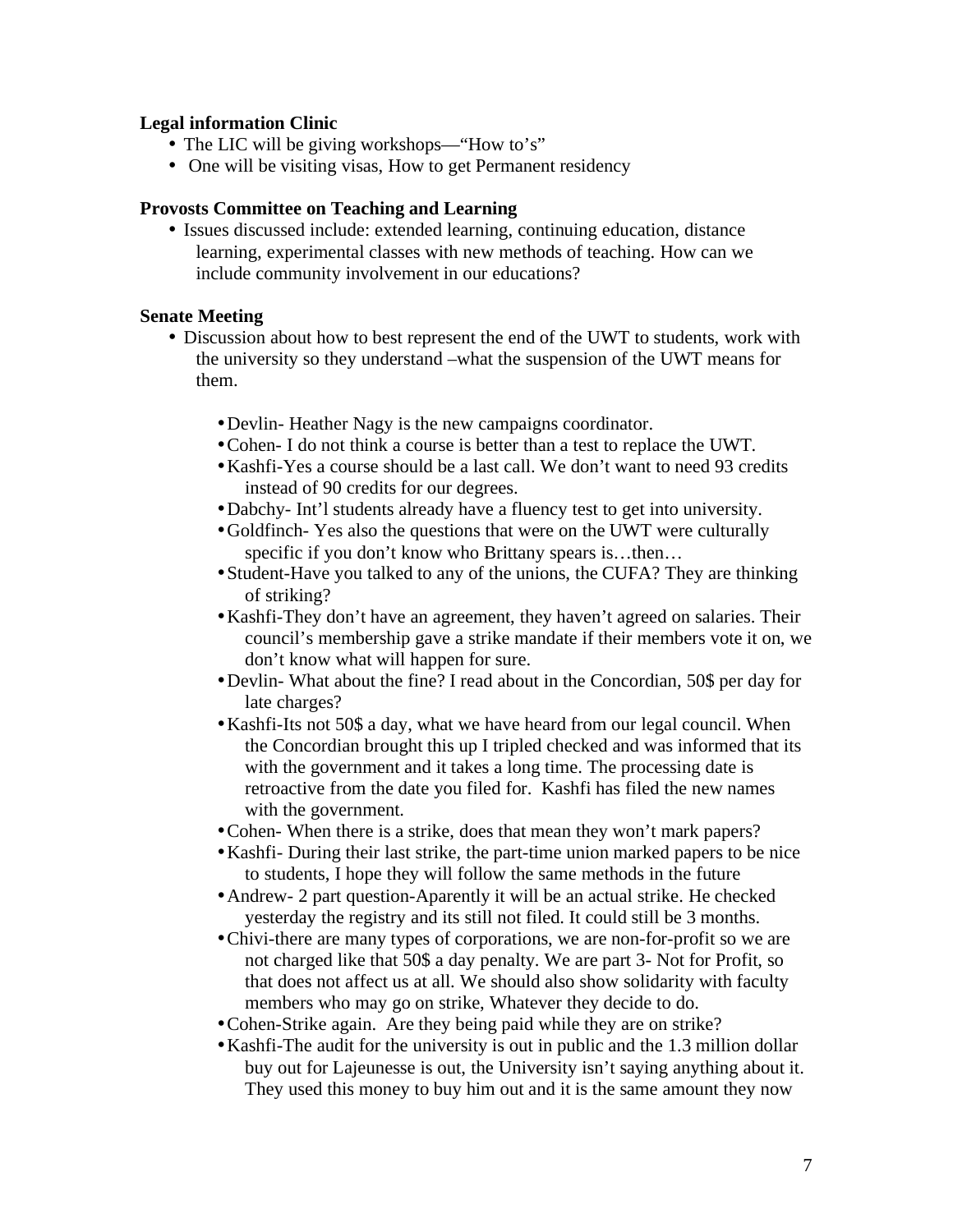collect from international Students with the new 10% increase.I think this is outrageous to pay him this amount after only 5 months.

## **5.4 VP Clubs and Sustainability**

## **Coffee breaks**

• Was able to speak about the coffee cards, the mug and its importance, Gomes is speaking with café depot. We are now half way through the year and we have given out more than half of our mugs

## **Library**

- Spoke with New Librarian about double-sided printing, he moved quickly. Downtown there is now a double-sided printer. Unfortunately, Vanier has not changed.
- 100,000 pages saved per month, and during finals it will be more obviously. How much it will cost? New librarian isn't sure it will save \$ for them.
- Apparently the library isn't making money on the printing, just breaking even
- Online course packs- Gomes encourages everyone to encourage professors to put more things online. Its better in terms of sustainability and accessibility

## **U-Pass Transit**

• We are still working on this.

Other updates that are mentioned:

- JMSB received a grant of 2 million dollars for sustainability, which is encouraging.
- Next speaker January  $15<sup>th</sup>$  Would like to see everyone there.
- Clubs portfolio- Communicates on a bimonthly manner.
- Many tastes of Concordia January  $12^{\text{th}}$ .
- Clubs leadership training day.
- Renovation of clubs space.
- We now have a new clubs lounge where the old ASFA office was.
- Special projects for clubs are still going.
	- Chivi- Please councilors encourage professors to accept double sided papers
	- Devlin- Will Many Tastes of Concordia be in the same place as CISA's event?
	- Gomes-No, winter is difficult for indoor space, the different panels don't move on the  $7<sup>th</sup>$  floor
	- Paek- How is possible that Concordia is not making a profit on .07\$ a page per print?

# **5.5 Executive Report – Vice President Communications**

#### **Speakers' series**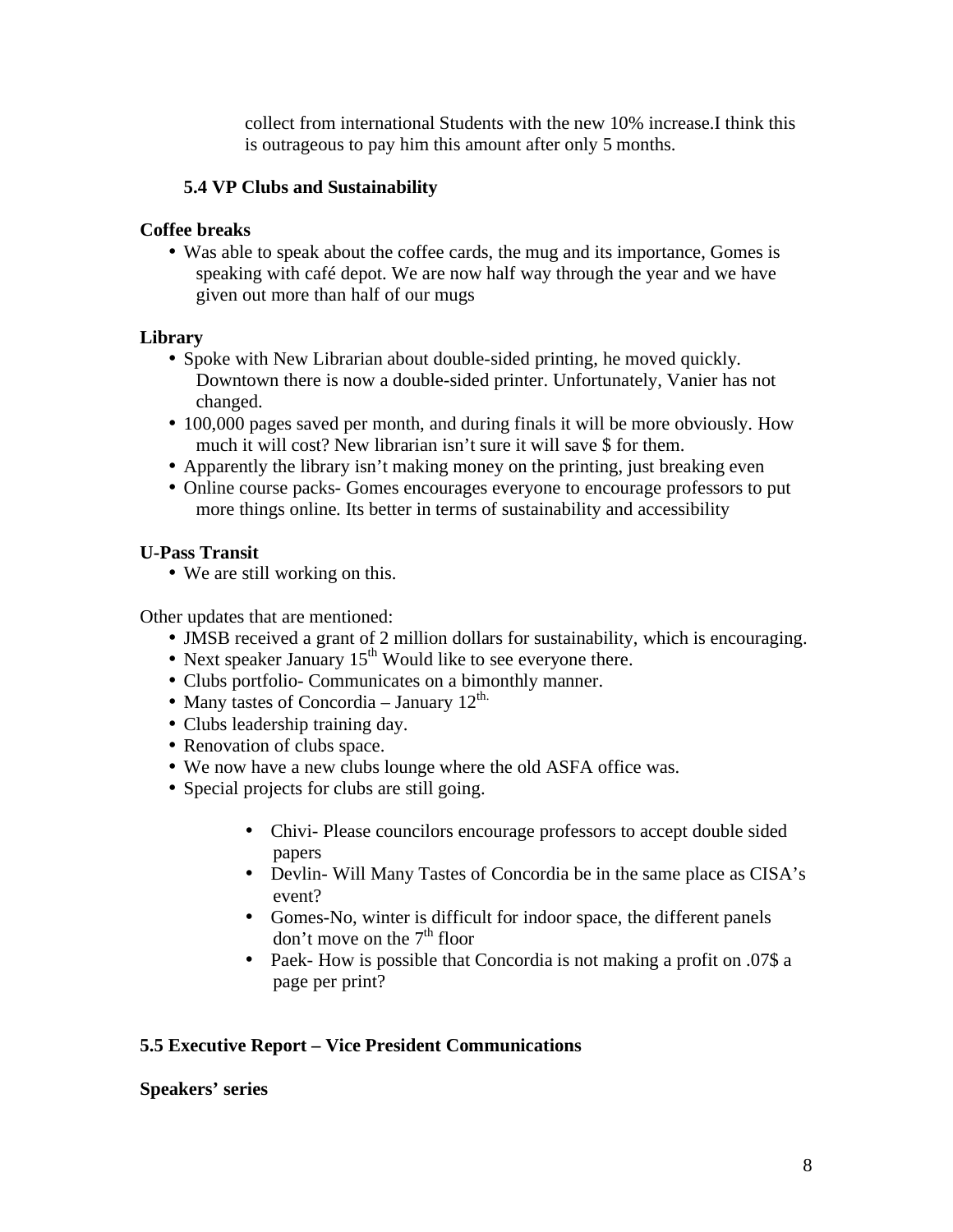2<sup>nd</sup> intimate speakers series -Researching-a very diverse group of speakers will surely deliver

## **The CSU Website**

**-**It was revamped; clubs and JB section will be reworked -We want it to be more interactive

## **Alcohol policy**

Being reworked –not too much is confirmed.

## **Poster policy committee**

Going well - please refer to report

# **CVAP**

-There has been two meetings since last exec meeting Lots of new things including: CVAP Execs can't vote now and minutes are public

**Exam coffee break** –please councilors we would appreciate any help, please come volunteer send your availability

#### **101's**

People's potato, CUTV workshop, Vegan cooking are possibilities for the next session

- Guerrero –when's the Alcohol committees' next meeting?
- Chivi- we are working not to let them limit the amount of alcohol permits students can get. We want it to be easy for permits to be obtained
- The SIP exam isn't good, its easy, but it should be stronger, and servers need to be well trained.
- Guerrero-in your letter Keyana-you mentioned that Peoples Potato would be getting money where is that coming from?
- Audy-it would be a loan, due to the problems
- Kashfi –they haven't followed up but we are hoping that they will.

# **5.6 Executive Report - VP Finance**

**Budget code changes**—in the future clubs will have an easier way to get equipment for event from IITS

Administrators have been getting bonuses, as much as 20% without any serious review.

#### **Reggies**

Has had some very profitable nights

But he would like to talk to people from clubs—to get them to use the bar since it is the campus bar.

- Dabchy-Why were you guys working there are you low on staff?
- Andre-not a lack of Staff, a lack competent managerial staff is our problem. We lost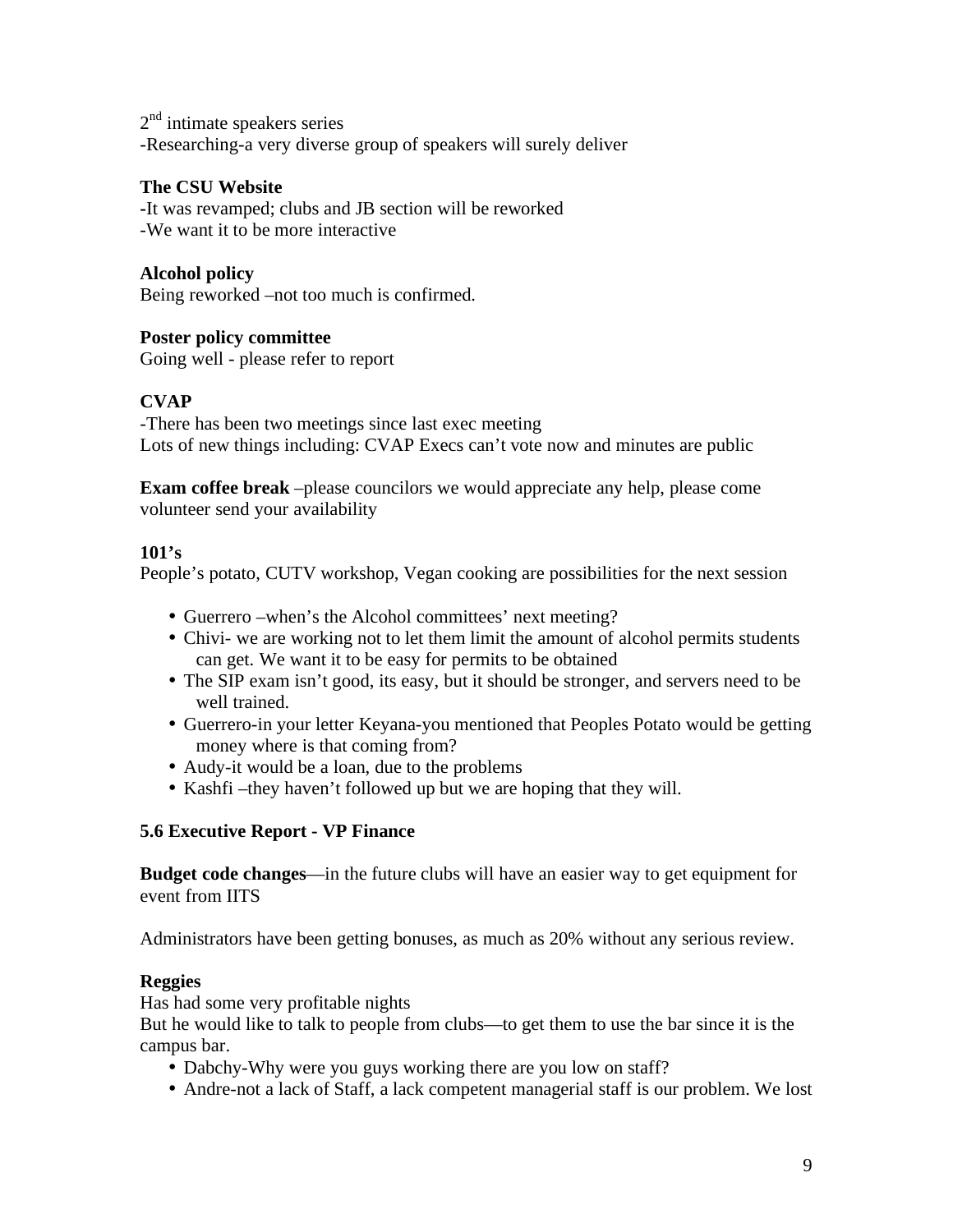a manager and we are pulling it together

- Osei-Does Reggies advertise on Campus?
- Andre-Yes
- Cohen-we put up a banner
- Dabchy-ASFA organizes a hockey night at Reggies

Informational point- closed session (Kashfi/Murphy)

14 for

6. New Business

Motion for 5-minute recess (fuchs/belanger) For 6 Against 4

Motion fails

## **6.1 Motion Regarding CEO Posting**

Whereas the CSU's server crashed from Tuesday, November 11th to Wednesday, November 20th, forcing the CSU website to go offline at different times during the week. Whereas The Chief Electoral Officer's online posting was unavailable to students as a result of the server crash.

Whereas emails and job applications sent to most CSU accounts between Tuesday, November 11th and Wednesday, November 20th are still delayed or missing as a result of the server crash.

Whereas posters advertising for the Chief Electoral Officer position, along with other CSU job postings, have been turned down for several weeks therefore decreasing the accessibility of information to the student body.

**BIRT Council ratify the Chief Electoral Officer application deadline extension to December 5th, 2008.**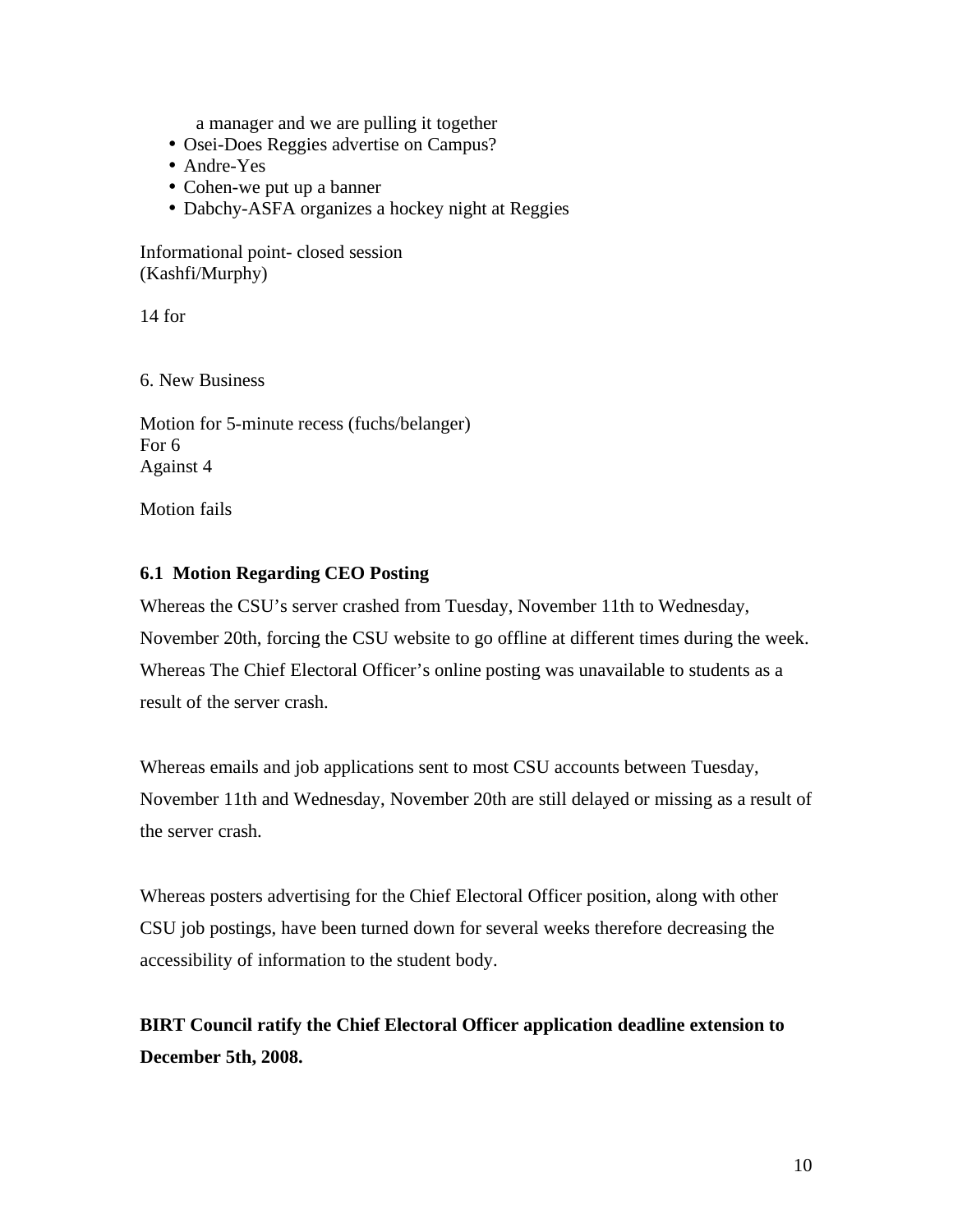# **BIRFT the appointment of the new Chief Electoral Officer for CSU take place during the January 14th, 2009 regularly scheduled Council meeting**

(Chivi/**Seconder?)**

- Chivi motivates that the JB officially ratified the extension
- Osei-who is in charge?
- Kashfi- Appointments committee
- Osei- How many applications have we received?
- Kashfi- I believe seven
- Osei- Couldn't the VP communications send this information out to the councilors
- Chair-Yes
- Osei-I would like to amend the motion- to read BIRT Monday Dec  $8<sup>th</sup>$  the Appointment committee to go over the CV's the candidates
- Kashfi- You can't motion for something that already happens...CV's are confidential
- Dabchy- Will the appointment committee meet before January?
- Kashfi-Yes
- Chair- SO this proposed amendment can't be done.

# **Call the question**

(Cohen/Paek)

For 14

# **Vote on Motion 6.1**

For- 14 (Birdsell-Bauer) Opposed -0

#### **Motion Passes unanimously**

# **6.2 Motion on Proper Documentation of Amendments New Standing Regulations**

Whereas the CSU By-laws and Standing Regulations govern the Concordia Student Union

Whereas it is imperative that all amendments to the Standing Regulations should be properly documented to facilitate institutional memory.

# **BIRT that all amendments to existing Standing Regulations must indicate the date**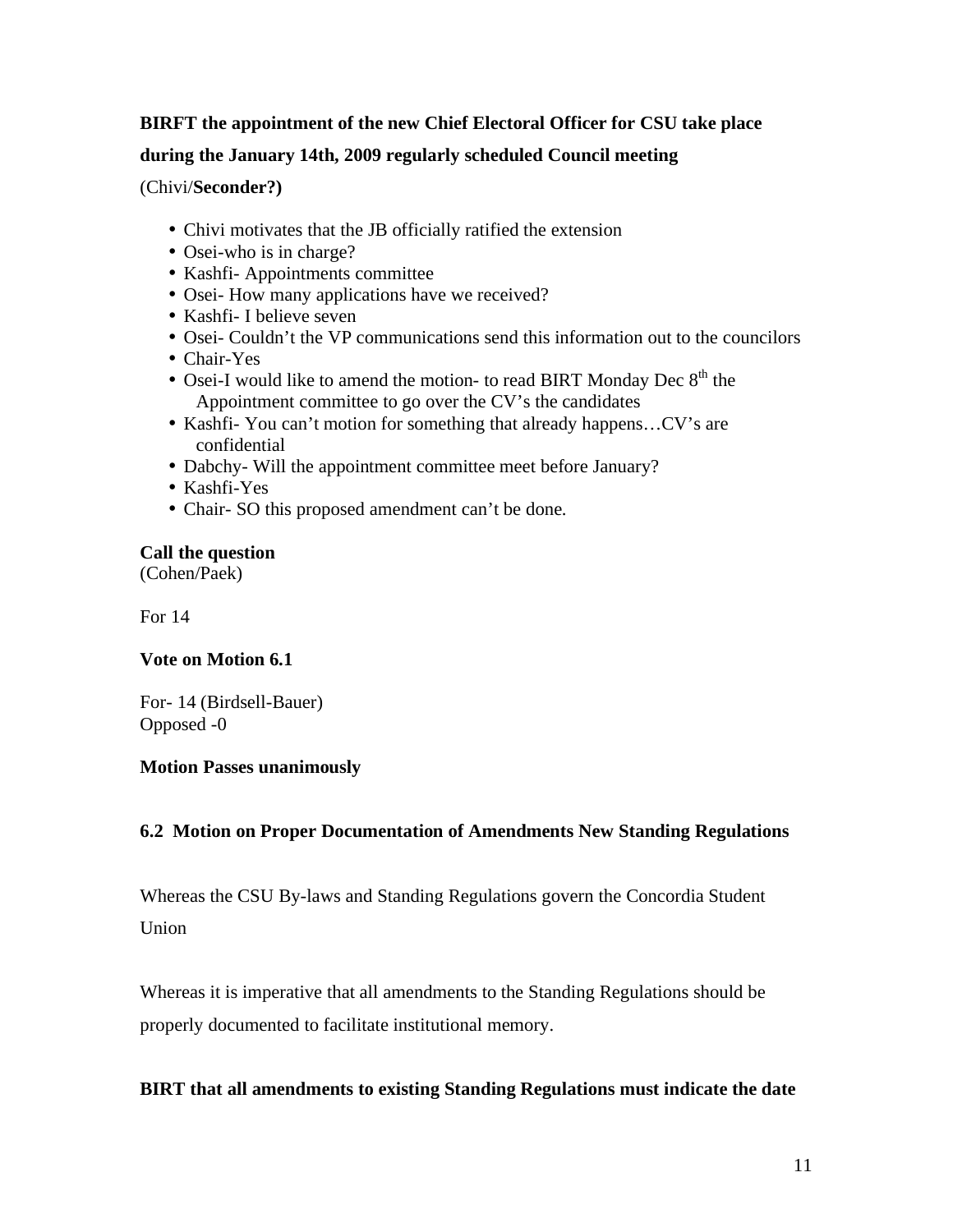# **of the meeting of which they are adopted via parenthesis at the end of the motion containing date and time.**

## **(Chivi/Banks)**

- Chivi motivates -I don't know why at a certain point the date was no longer added to new Standing Regulations. So that we know in the future when things were adopted.
- Cohen suggests an amendment to take out the word time from the motion.

## **Calls the question**

12 for the amendment to the question

**Amendment passes** 

**Call the question**  (Dabchy/Murphy)

Unanimous

Vote on the amended motion: **BIRT that all amendments to existing Standing** 

**Regulations must indicate the date of the meeting of which they are adopted via parenthesis at the end of the motion.**

For 14

# **Motion passes unanimously**

# **6.3 Motion Regarding SAF Referendum Question**

WHEREAS On October 2nd Council passed a motion to adopt a referendum question on the continued funding of the Sustainable Action Fund

WHEREAS there exist problems with the Sustainable Action Fund By-laws

WHEREAS many members of the Concordia Student Union do not feel a referendum is the most appropriate way to evaluate the Sustainable Action Fund

WHEREAS the Concordia Student Union Executive is a representative body who listens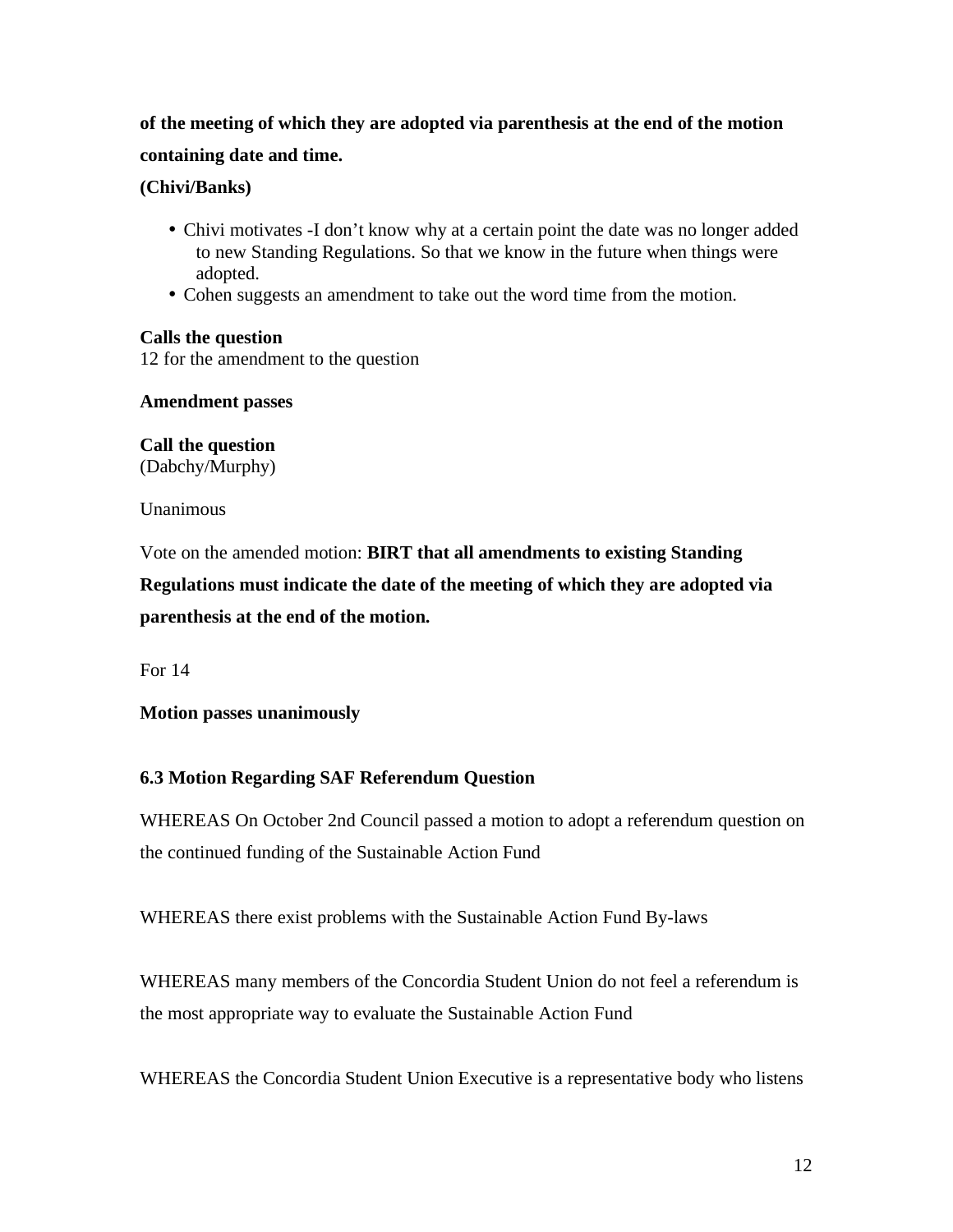to its membership

**BIRT the resolution regarding the Sustainable Action Fund passed on October 2nd 2008 be rescinded** 

**BIFRT the Executive of the Concordia Student Union meet with the Sustainable Action Fund to discuss and work to resolve the issues raised within the Sustainable Action Fund's By-laws and operating procedures.** 

# **(Kashfi/ Seconder?)**

- Kashfi- motivates- there was a lot of discussion now Kashfi and Jasmine Stewart are striking a committee to improve the bylaws there are large grey areas. Jasmine Stewart, the SAF Board –will work together. The group includes Goldfinch, Gomes, Audy, Noah Stewart As well as any other interested member of the board
- Guerrero-friendly amendment: Please change Sustainable to Sustainability.
- Cohen-As much as I think its great you want to make changes, I thought the original problems were too complicated to fix. What is different now?
- Kashfi-It is difficult, we will be striking a committee to deal with this
- Cohen -Can we table this motion? Until the committee knows whether or not they can change things and make it work?
- Dabchy-Why did it take so long for the changes, we've had months of fighting, Why did it take so long, why not 1 and a half months ago? And to Gomes VP Sustainability- You kept silent for along time, what do you think about all of this, what do you think of this motion?
- Gomes- I support the motion, as for not speaking, You are supposed to discuss and decide things
- Dabchy-So you think it is fixable?
- Kashfi-The issues still stand, but our membership thinks its not the best way to do things
- Osei-I have a problem with the wording "Whereas many members of the Concordia student union is a representative body who listens to its membership". This is not about executives its about the council.
- Belanger –If there is a committee its not represented in the motion. So it should read 2 members of the SAF and 2 members of the Concordia Student Unions. What I heard at the meetings was that the lawyers read the bylaws and they aren't fixable there was a problem with the AGM… I congratulate the Executives on listening to the students but I don not think this motion is clear enough… I would suggest someone make an amendment that 3 members of the executive sit on the committee and …it should be concrete. We should mandate a specific number of people. Currently this is very vague.
- Guerrero-We argued for hours and hours about how this couldn't be brought back to council, what was the change? I do not know what happened, Now we can fix things?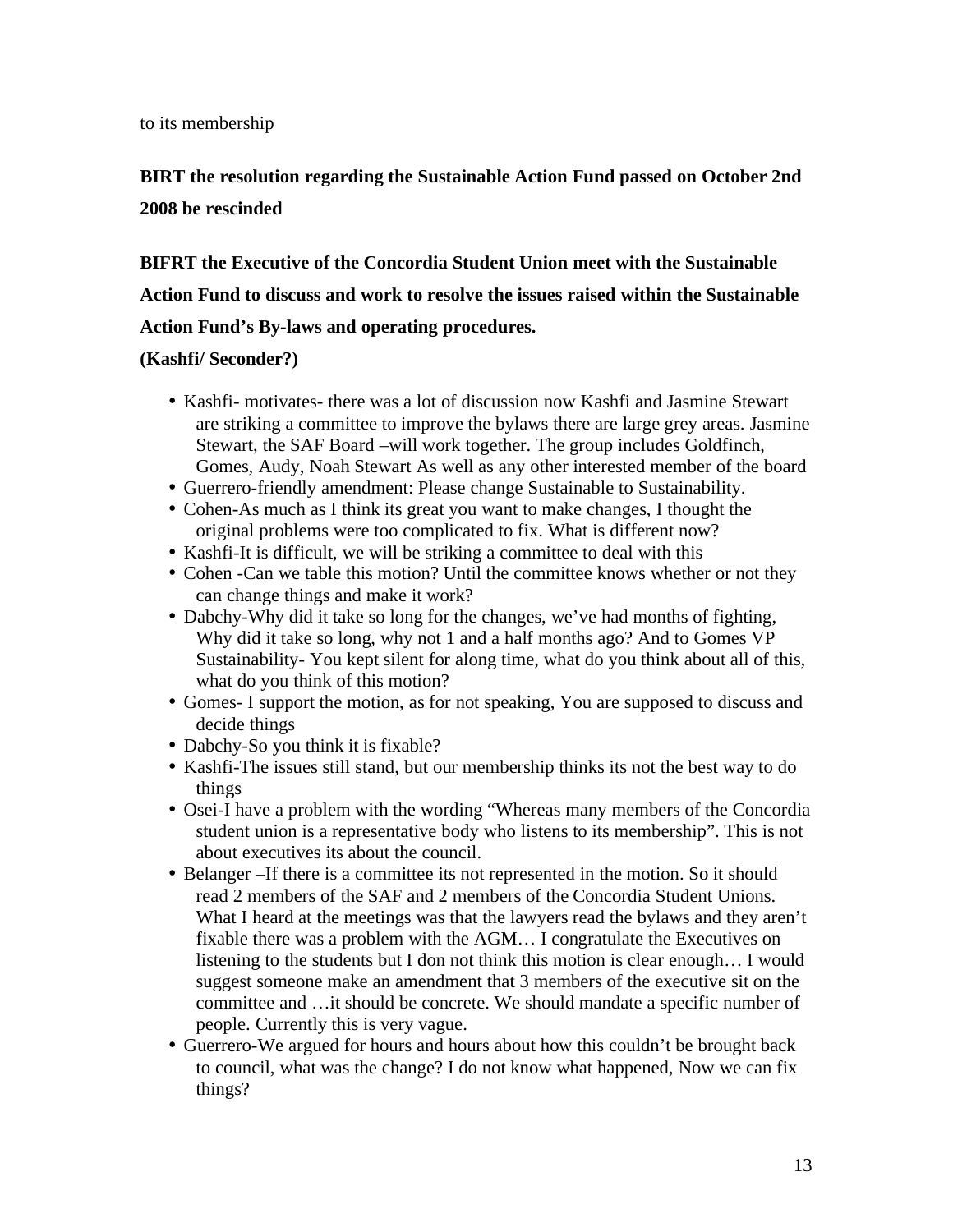- Goldfinch-we are no longer in a campaigns period in a referendum we could not answer that.
- Guerrero that wasn't the statement then
- Kashfi Yes it was
- Devlin- I want to amend the motion...
- Chivi- Everyone expected these many interesting questions to come up. We discussed this for a long time. Now we are Dec  $3<sup>rd</sup>$  and we can discuss it. The JB Rescinded motion, this isn't the first time a motion has been rescinded, it is legally possible. Like the JB motion which was also rescinded. Are their By-laws fixable? I do not know, but we are now sitting down together to work together because that is what students want. The flaws are still there, we don't know if they are possibly to fix…we will bring this back to council.

Call the question (Goldfinch/Dabchy)

For- 13 Opposed- 2 (Belanger, Devlin)

Vote on the amended motion: **BIRT the resolution regarding the Sustainability Action** 

**Fund passed on October 2nd 2008 be rescinded** 

#### **BIFRT the Executive of the Concordia Student Union meet with the Sustainability**

**Action Fund to discuss and work to resolve the issues raised within the** 

**Sustainability Action Fund's By-laws and operating procedures.** 

For -12 Opposed 1 (Cohen) Abstentions (Paolucci)

#### **Motion Passes**

# 8. **Adjournment**

Motion to adjourn (Fuchs/Paek)

#### **Motion passes unanimously**

Meeting is adjourned at 9:40pm

Attached Executive Reports:

# **5.1 Executive Report – Meeting of Wednesday, December 3rd**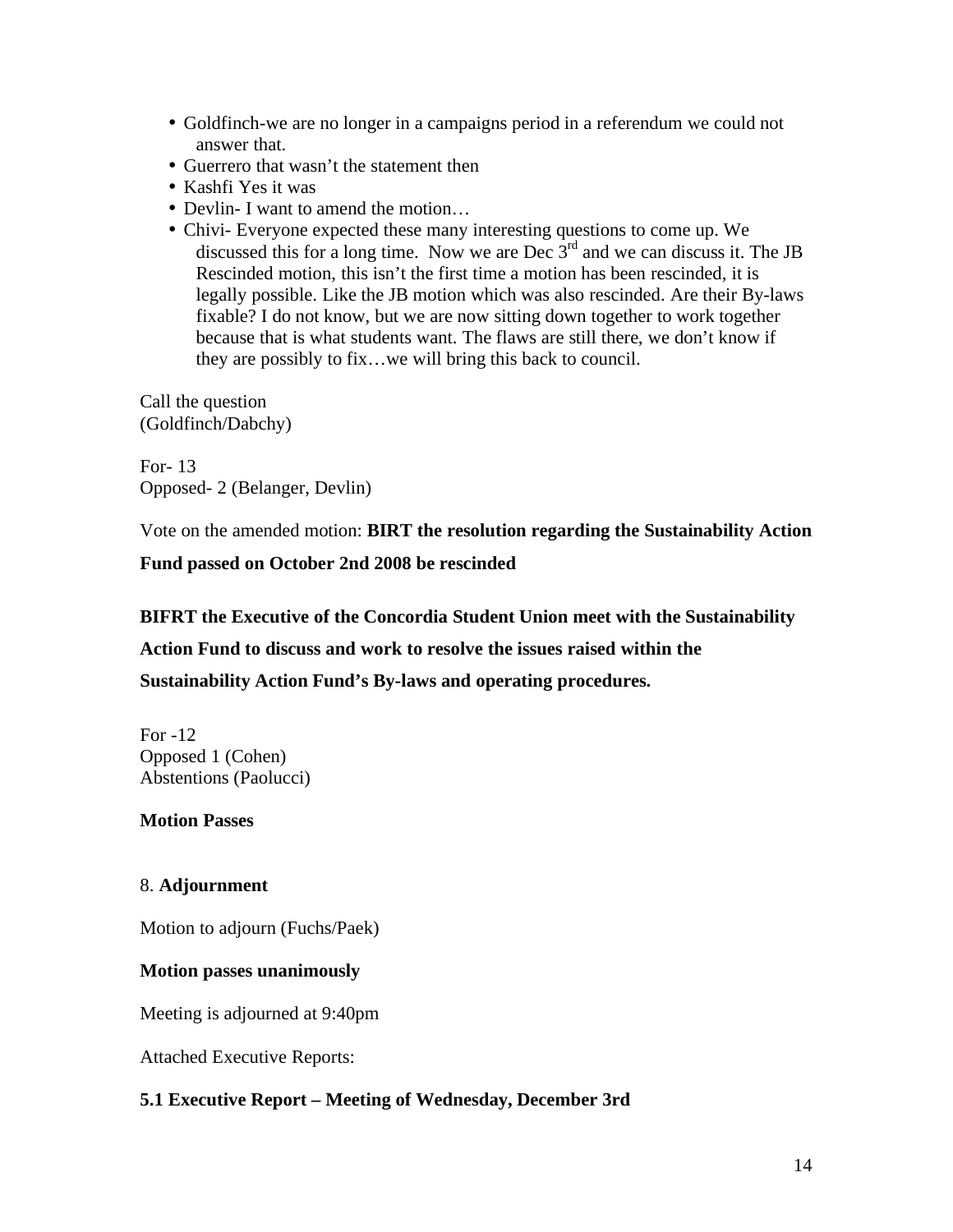## **Keyana Kashfi - President**

Dear CSU Councilors,

The following is an update on the activities and projects that I have been working since the last Council meeting:

#### **Presidents Cabinet Meeting**

I called and organized a meeting with all the Presidents of our Faculty Associations as well as with President Woodsworth. This was the first meeting of a series of meetings we hope to have with Dr. Woodsworth to discuss student issues as see positive changes on our campus.

## **Real Estate Planning Committee**

Concordia University's Board sub committee responsibility for real estate planning has met once since our last meeting of council.

#### **Events Attended:**

- +CISA Cultural Fair
- +CISA Wine and Cheese
- +JMSB Awards of Distinction

+President Woodsworth's Installation

I attended Dr. Woodsworth's installation ceremony as an Escort of Honor. I represented the CSU and undergraduate students of Concordia.

#### **Senate meeting**

The UWT has been eliminated. More details to be given at this Council meeting

#### **Concordia Council on Student Life**

Has met once since the last meeting of council.

#### **Meeting of Concordia University's Board of Governors**

Reevaluation committee for the Dean of Fine Arts Update on Search Committee for the Dean of Arts Science

#### **CUPE Relations**

+ Hiring Committee for Junior Advocate

#### **Meeting with CUFA President**

To brief on the issues they are facing during their negotiations with Concordia Administration.

#### **Executive Committee of the Board of Governors**

Has met once since the last meeting of council. **Senate Steering Committee** 

Has met once since the last meeting of council.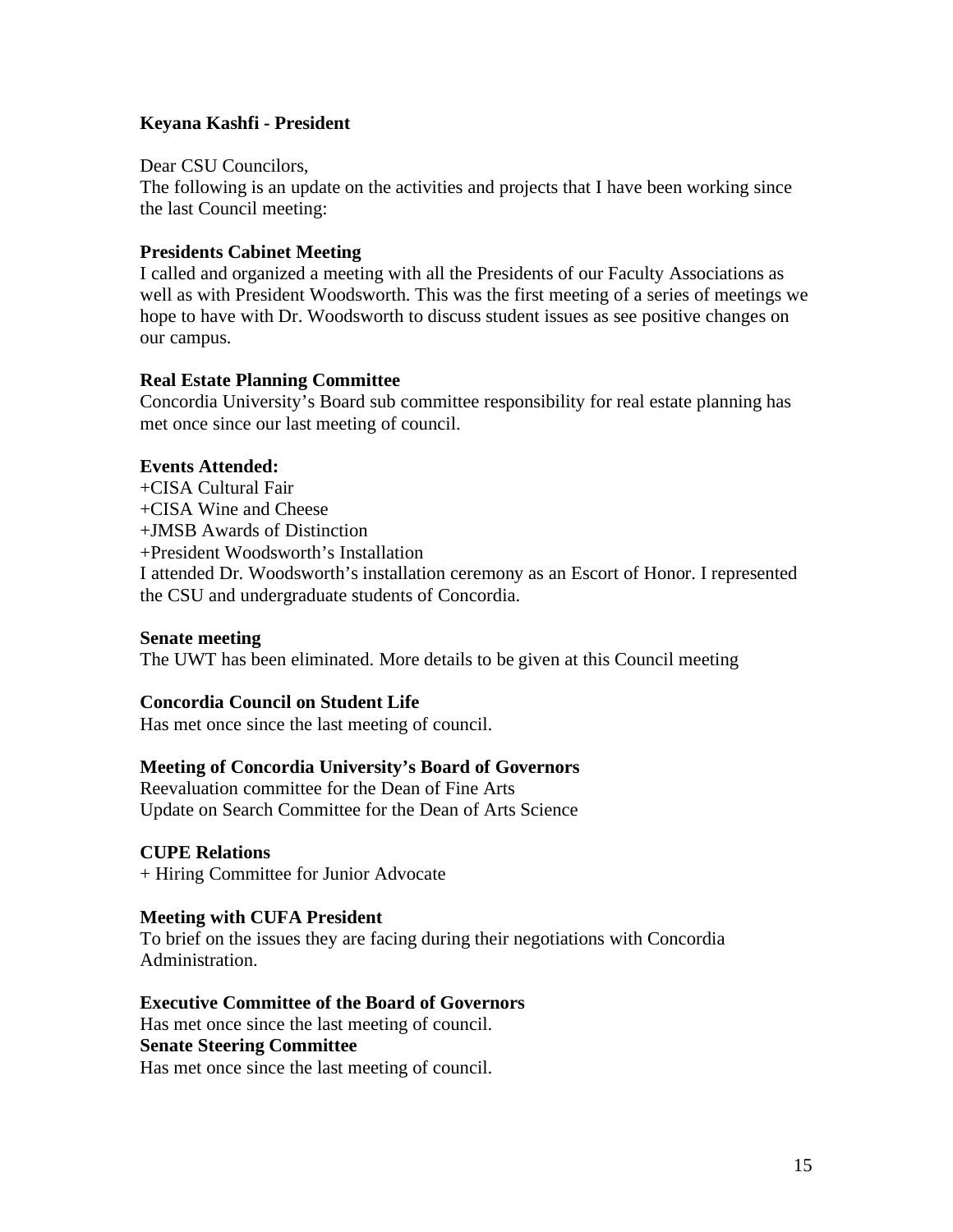#### **Hive Lease Negotiations**

Update to be given at council meeting

#### **Status of Vice President Student Life and Loyola – Natalie Mai**

Update during Council meeting

## **Winter Orientation Planning**

#### **Quick Updates:**

I would like to congratulate all members of council and the Concordia community on their accomplishments during this semester as well as good luck on your upcoming exams and papers.

## **Other Comments:**

Please feel free to contact me at any point if you have any questions or concerns. The 2008/2009

CSU Executive operates with an open door policy and is always open to your suggestions.

## **5.2 Executive Report – Meeting of Wednesday, December 3rd, 2008 Jose Garcia - Vice President Services**

Dear CSU Councilors,

The following is an update on the activities and projects that I have been working since the last Council meeting:

#### **I Volunteer Program**

Thanks to the I Volunteer Program students had the opportunity to volunteer in: Vote education campaign Sustainability lecture series Movie night: The Dark Night HIV/AIDS Awareness Week Coffee breaks (December) Other CSU activities Now volunteers can register online

#### **Tutoring Centre**

Posters to recruit tutors will be ready during exam periods to create a buzz. The goal is to duplicate our database at the end of January

#### **Loyola Luncheon**

The hiring committee could not been formed as expected. There were no Union Members appointed in order to conduct the interviews

# **Off-Campus Housing and Job Bank**

HOJO staff has been sent to workshops about Housing-Law, in order to improve the information they provide to students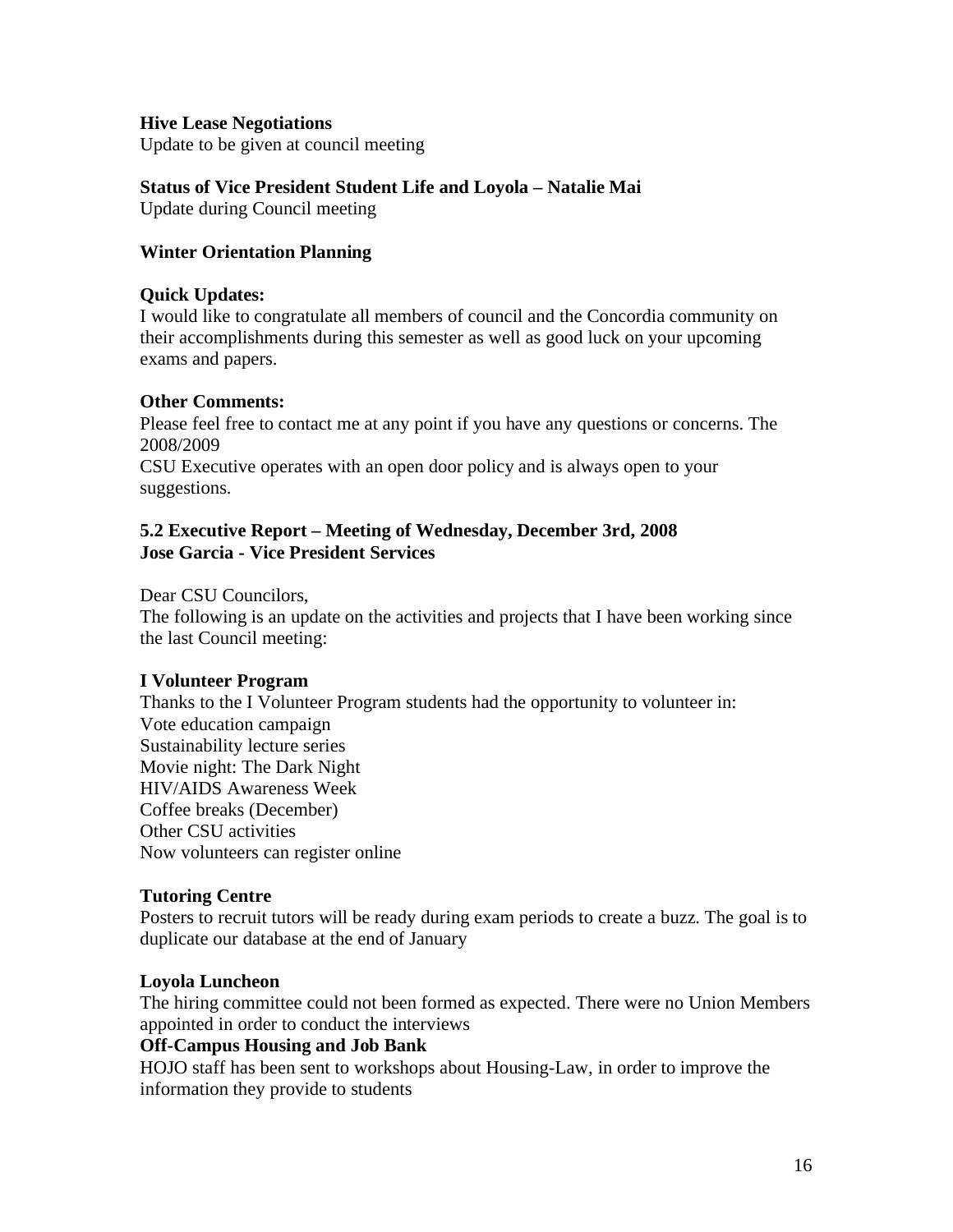Preparing the Annual Report The SGW office was remodeled in order to provide a better service

#### **HIV/AIDS Awareness Week**

Volunteers and student leaders made the week happen More than 15 volunteers Diverse workshops and speakers Great raise funding for Aids Community Care Montreal The events offered to students were doubled without overspending

## **Quick Updates:**

Black History Week Coordinator will be hired Next movie night: 007

I will be out of town for the Christmas Holidays. I can be reached by cellphone or email at any time of the day. Good luck with your exams and happy holidays!!

Please feel free to contact me at any point if you have any questions or concerns. The 2008/2009 CSU Executive operates with an open door policy and is always open to your suggestions.

# **5.3 Executive Report – Meeting of Wednesday, December 3rd, 2008 Colin Goldfinch - Vice President External**

Dear CSU Councilors, The following is an update on the activities and projects that I have been working since the last Council meeting:

CFS National Annual General Meeting (November 26th-29th) CFS Quebec Semi-Annual General Meeting (November 26th-28th) Provincial Election Information kiosk Work on election website and facebook group CREM Meetings Prep for FEUQ Student Voice distribution Hiring of campaigns coordinator Continued HR development of the advocacy center Prep work for first Legal Information Clinic workshops Meetings with the Provost's workgroup on teaching and learning. Senate Steering Committee meeting

**Quick Updates:** The website with the online petition against international tuition deregulation is fully operational in English and French. Please encourage as many people as possible to go to the website and sign the online petition.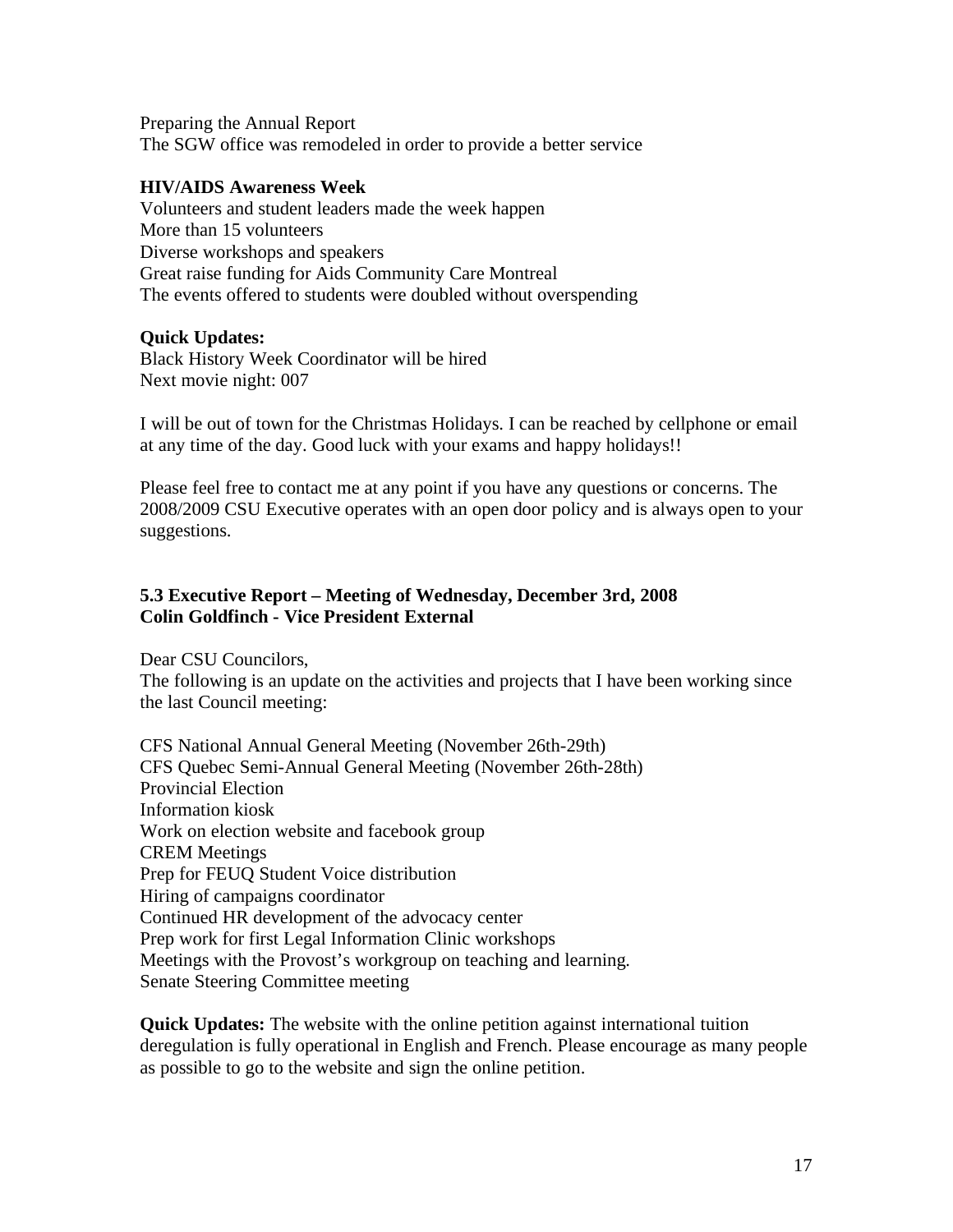**Other Comments**: In the last newsletter a section including links to several websites and a facebook group regarding the provincial election were sent out. It would be very helpful if councilors could invite their friends and members of list-serves they manage for other organizations to check out the websites and join the facebook group.

Please feel free to contact me at any point if you have any questions or concerns. The 2008/2009

CSU Executive operates with an open door policy and is always open to your suggestions.

## **5.4 Executive Report – Meeting of Wednesday, December 3rd, 2008 Priscila Gomes- VP Clubs and Sustainability**

## Dear CSU Councilors,

The following is an update on the activities and projects that I have been working since the last Council meeting:

## **Sustainability**

**Bring Your Mug Campaign**- will be having the campaign during the study breaks. CCSL: Double Sided Printing, E-coursepacks –

Double-sided printing: Successfully worked with the Library Director to initiate a trial out session of double sided printing at the libraries on both campuses. Each library now has 3 new printers that give students the option to print double sided. If trial goes well we will have all printers print double sided by next semester. We are working on the reduction of the prices for printing on double sided but as of this moment the 7 cents per page will remain. This project will save on average 100,000 pages of paper per month and during finals much more!

**E-coursepacks:** Also working with the Library Director to encourage faculty to post most of their class materials online. The University already pays over \$2 million for many online databases for journals and articles, now our campaign is to encourage professors to utilize these online resources, work more with the library, to decrease the amount of paper consumption and save students money.

**U-Pass Transit**- The U-Pass Transit is project is still under negotiations and research. I will update as soon as I have further information from the Government. Sustainability Talks- Dr. Martens, our Business professor, spoke on November 19th, 2008. He gave a great lecture on how we can start changing the business mentality of just pure maximizing profit and creating a more sustainable business education by creating awareness within the business world that working as a community and not as a sole individual is the way to go. Our next speaker will be during our Winter Orientation on January 15th, 2009. I encourage all to come and if anybody is interested to help or participate in the event please contact me.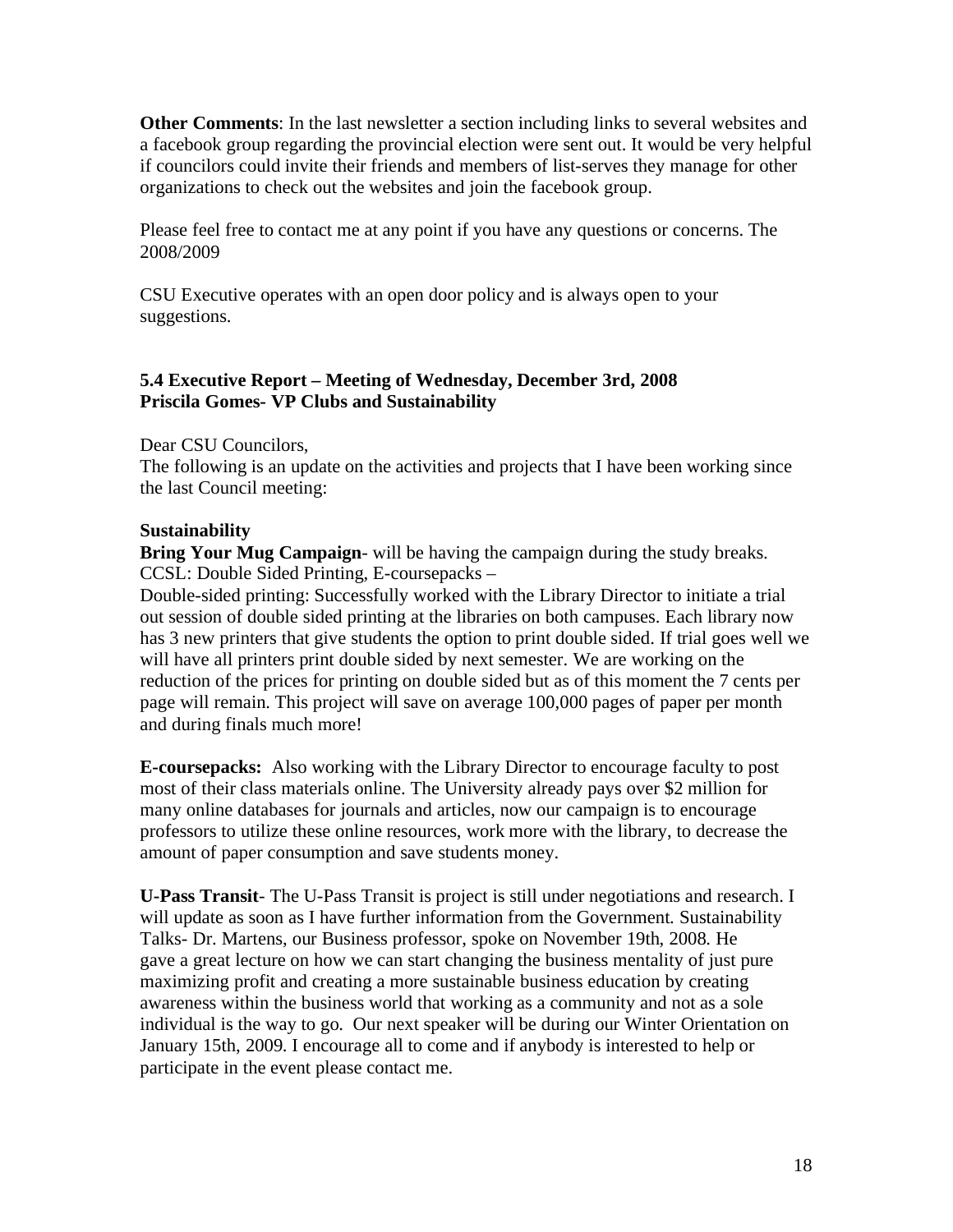# **Clubs**

**Clubs newsletter-** I currently write to the clubs on a bi-monthly matter to remind them of all of the services and resources that we can provide. I also remind and update them on their responsibilities, budgets, spaces and events.

**Many Tastes of Concordia/ Club's Day**- have started organizing the January Many Tastes of Concordia. It will be on January 12th from 11am-5pm.

**Clubs Leadership Training Day-** We will be providing, together with Counseling and Development, a leadership training day for all clubs. The tentative date is February 6th. This training will help club executives become better leaders and acquire better skills so that they can use themselves and also pass forward to their new executive team/members. Clubs renovations- have started renovating the clubs office and making sure that the clubs that have the worst conditioned offices have priority. We now have a new Clubs lounge at the P annex. I am now renovating the place so that it can be used and accessed by all clubs. Also I am now researching on renovating a bigger and more accessible lounge for the clubs. As soon as I get more information and feasibility of the project I will update Council.

**Special Projects** – clubs are now applying and I still encourage more clubs to use the fund.

# **Other Comments:**

Please feel free to contact me at any point if you have any questions or concerns. The 2008/2009 CSU Executive operates with an open door policy and is always open to your suggestions.

# **5.5 Executive Report – Meeting of Wednesday, December 3rd**

Elie Chivi - Vice President Communications

# Dear CSU Councilors,

The following is an update on the activities and projects that I have been working since the last Council meeting:

# **CSU Speaker Series : Sustainability Talks Lecture**

Worked on an intimate lecture with JMSB professor, Martin Martens that focused on the issues of sustainability in the corporate world. This is the second edition of the CSU's new Sustainability Talks lecture and we are working on two more for the winter semester (January and April).

CSU Speaker Series : Research for Winter

Currently contacting agents and figuring out prices for several lectures in January, February, and March. Though I would prefer to keep the names secret as to not spoil the surprise, they surely will not disappoint!

# **CSU Website Revamp**

Continuing to iron out the kinks on the CSU's revamped website. After the CSU's sever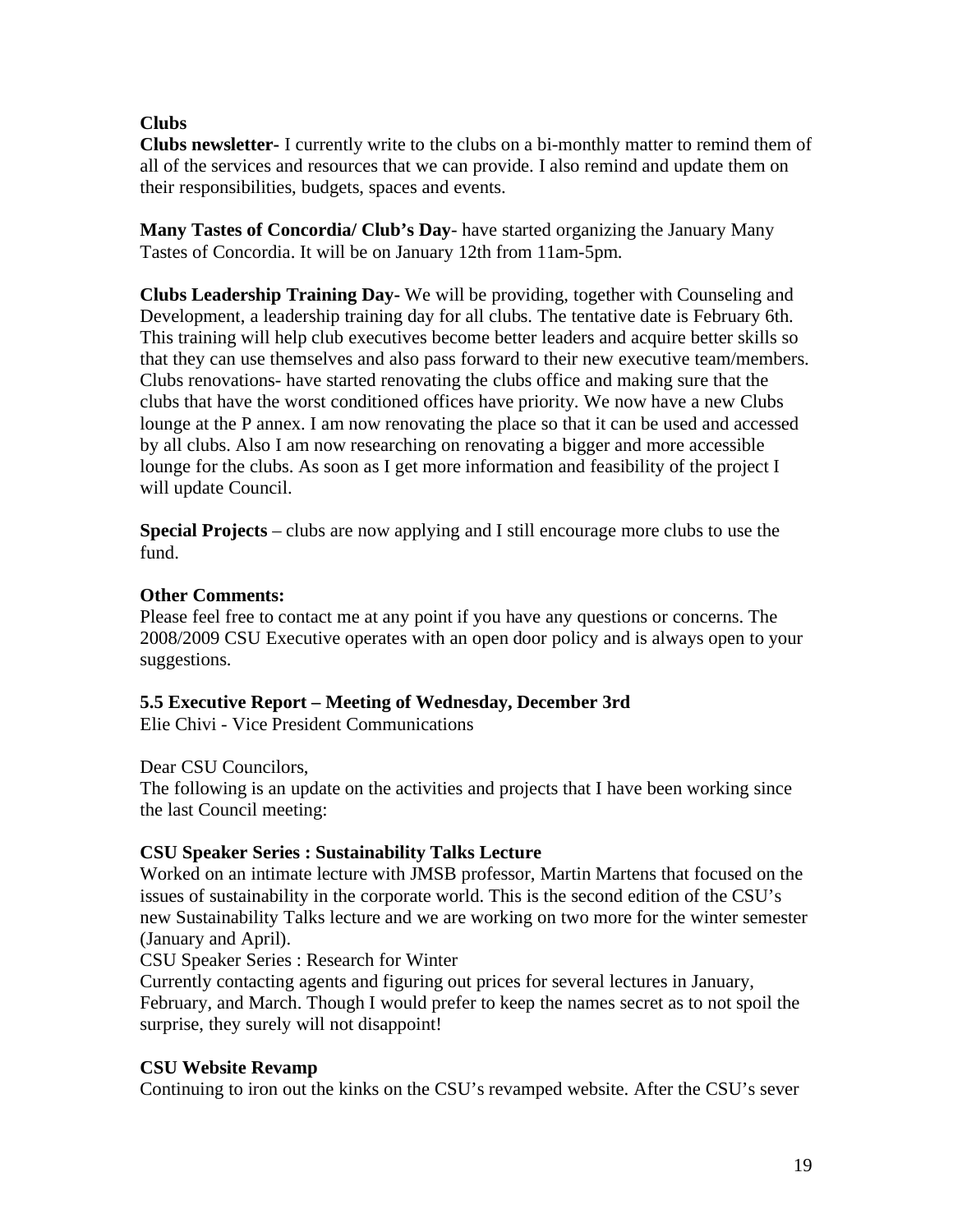crashed in November, it became increasingly problematic to deal with all the bugs that appear on our site but the situation seems to be under control now. Suggestions are always welcome on how to further improve it! More information will be given at the website presentation.

#### **University Alcohol Policy Committee**

Meeting to discuss the University's reworked Alcohol Policy to ensure that students' interests are met and that less bureaucracy is in place while still maintaining the integrity of the policy. Some achievements include successfully steering the draft policy away from its original direction of making our campus a dryer campus.

#### **University Poster Policy Committee**

Working with representatives from FASA, ASFA, CASA, and ECA as well as representatives from the University to re-evaluate the current University Poster Policy. The meetings are going very well and a final draft should be completed before the end of the year.

#### **Concordia Volunteer Abroad Program Board of Directors Committee**

Reworked the existing CVAP by-laws that were flawed and riddled with errors with the Board of Directors. Some positive changes include the availability of meeting minutes and audited statements to the public, CVAP executives no longer voting, and clarified the membership of the Board.

#### **Exam Coffee Breaks**

Giving out free coffee, fruit, and snacks and making sure that the CSU Bring Your Mug campaign will play a very large role in this initiative to ensure that the project is a sustainable one.

The dates are the following: Loyola Campus Vanier Library Tuesday, December 2 and Wednesday, December 3 10:30 a.m. - 6 p.m. SGW Campus LB Atrium Thursday, December 11 and Wednesday, December 16 2:30 p.m.-7:30 p.m.

I encourage all councilors to help the CSU Executives and volunteers during the exam breaks even for a little while as it's a great way to engage with the student body.

#### **All CSU Communication, Media, and Marketing**

Ensuring that all communication with the student body is consistent with the CSU's comprehensive communication strategy. This includes all CSU services, events, and programs through all existing mediums.

#### **Winter CSU 101's Classes**

Researching and beginning to implement the different Winter CSU 101's classes. The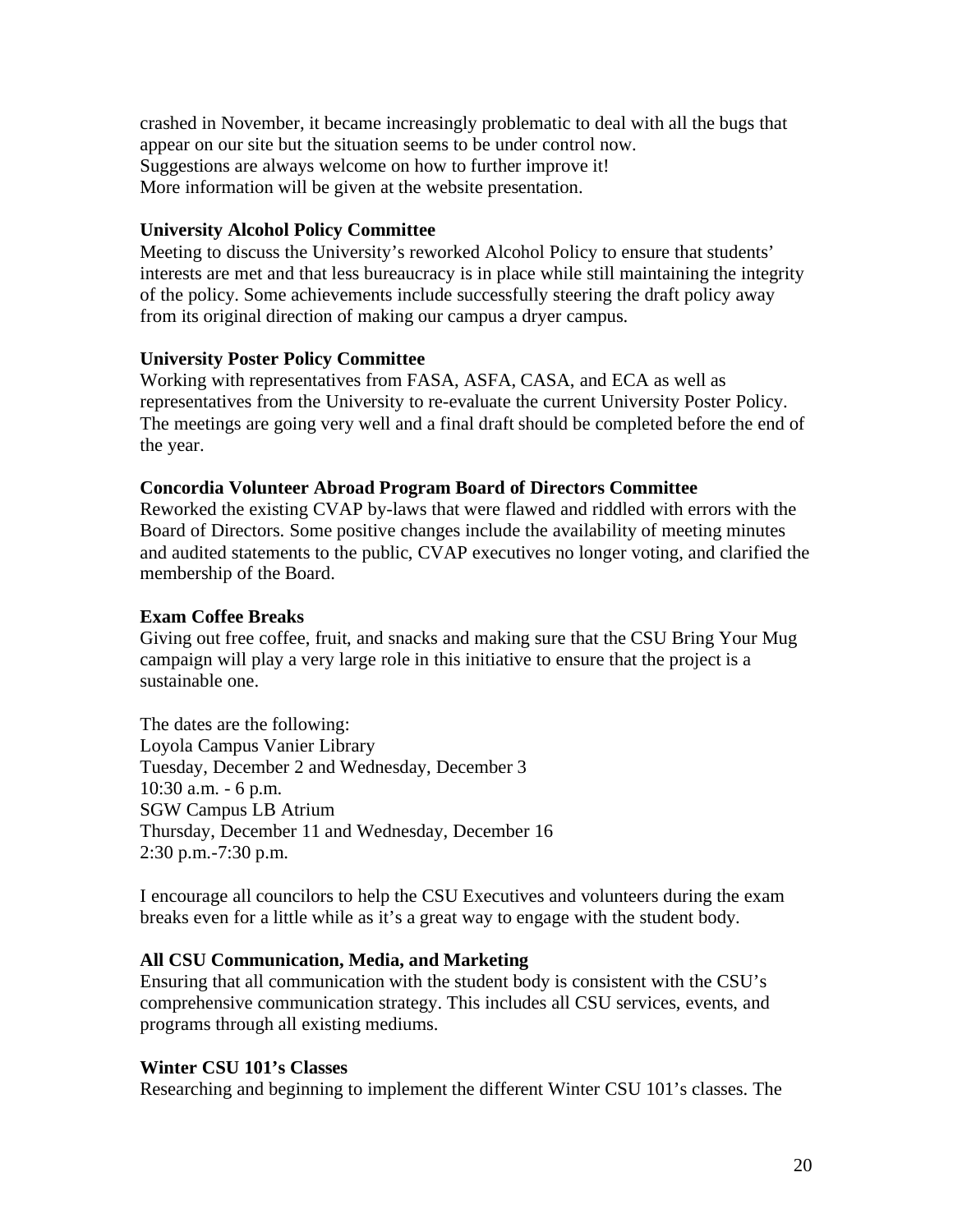Fall CSU 101s classes have been successful and feedback from participants has been very positive. Most winter classes have been confirmed. We are very interested in working with fee levy groups on these classes as mentioned in the last council meeting. We have requested to work with the Peoples Potato but they have yet to respond to us but we have confirmed a class with CUTV already. .

## **CSU Winter Orientation**

Working with other executives on CSU Winter Orientation events. Winter events will begin on January 12th and end on January 15th. The full schedule of events will be announced once events are confirmed but it surely going to be jam-packed, similar to fall Orientation which was the CSU's most successful and diverse orientation yet!

## **Quick Updates:**

I have also spent time helping other executives on some of their work including the Vote Education campaign, movie nights, and I Volunteer Program initiatives.

#### **Other Comments:**

Please feel free to contact me at any point if you have any questions or concerns. The 2008/2009 CSU Executive operates with an open door policy and is always open to your suggestions.

## **5.6 Executive Report – Meeting of Wednesday, December 3rd, 2008 Andre Leroy Audy- VP Finance**

Dear CSU Councilors,

The following is an update on the activities and projects that I have been working since the last Council meeting:

1. Concordia Student Union

#### **Budgetary Management:**

- Budget approval of space and equipment booking requests.
- Cheque Requisitions
- Bank deposits
- Other Financial Management

#### **Fincom Report:**

The committee met in last week and approved the following projects for funding.

- The Advanced Prints Projects Class
- Quebec Engineering Games
- CISA Cultural Fair
- Headlight Anthology 12
- CUPA Sweatshirts
- John Molson Undergraduate Case Competition

CUSA Corp Management